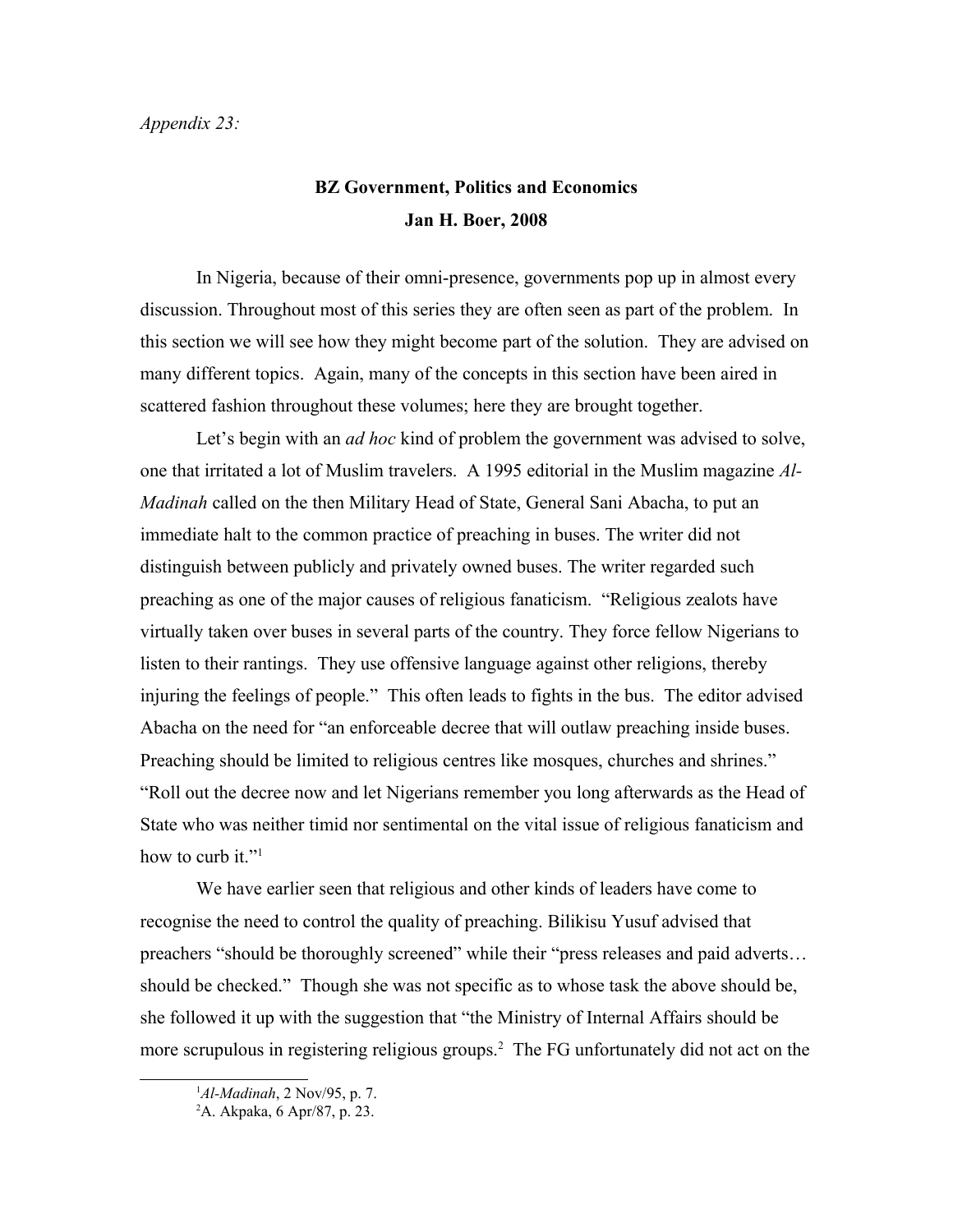suggestion of Balogun that it should work out a "strict and comprehensive reinterpretation of Nigeria's secular status before the Government hands over power to the civilians in 1992."[3](#page-1-0)

Amuzie Akpaka and his religiously mixed team of journalists suggested that "to Muslim and Christian leaders alike, the main panacea for the peaceful and harmonious existence of the two religions seems to be hinged on what role the government should play in…religion." While they recognized that the majority of Christians wanted government to keep out of religion, Muslim leaders seemed to be more divided. Akpaka reported that Ibrahim Coomassie, the Kano Police Commissioner, thought of religion as "a personal thing" and that "government should not be involved in religious affairs." Omar Bello on the other hand, insisted that Islam is a public matter and must be involved in state affairs. He wanted a return "to the pre-Christian colonial days, where there *were*  sharia courts in the…Sokoto and Borno caliphates." Abdul Hakeem Abayomi wanted the government to make up its mind: either accept "secularism in total or accept the fact that getting fully involved in religious affairs is a prerequisite for avoiding religious violence." At the end of his article, Akpaka conceded that Nigerians have not experienced control of religion, but felt that it "will be very necessary if religious intolerance and riots are to be stopped."[4](#page-1-1)

Yusufu Magaji observed that, under the influence of secularism, the FG had reduced its concern for "the advancement of religion in public affairs," with the result of increasing corruption. These issues, he asserted, "can assuredly be resolved in dialogue." He then proceeded to prescribe a multi-dimensional approach that should bring the two religions closer together. The approach included the establishment of a Joint National Conference for Christian-Muslim Dialogue at all levels of government and in each state and LGA. Every government should have a department responsible for religion. Moral and religious subjects are to be given priority in primary and secondary schools. Inspectorates of Religious Studies should be established to ensure high quality. Governments should "install an effective security surveillance on religious activities,

<span id="page-1-1"></span><span id="page-1-0"></span><sup>&</sup>lt;sup>3</sup>K. Balogun, "Religious Fanaticism...," n.d., p. 188. In 2008 this has not yet not happened 4A. Akpaka, 6 Apr/87, p. 23.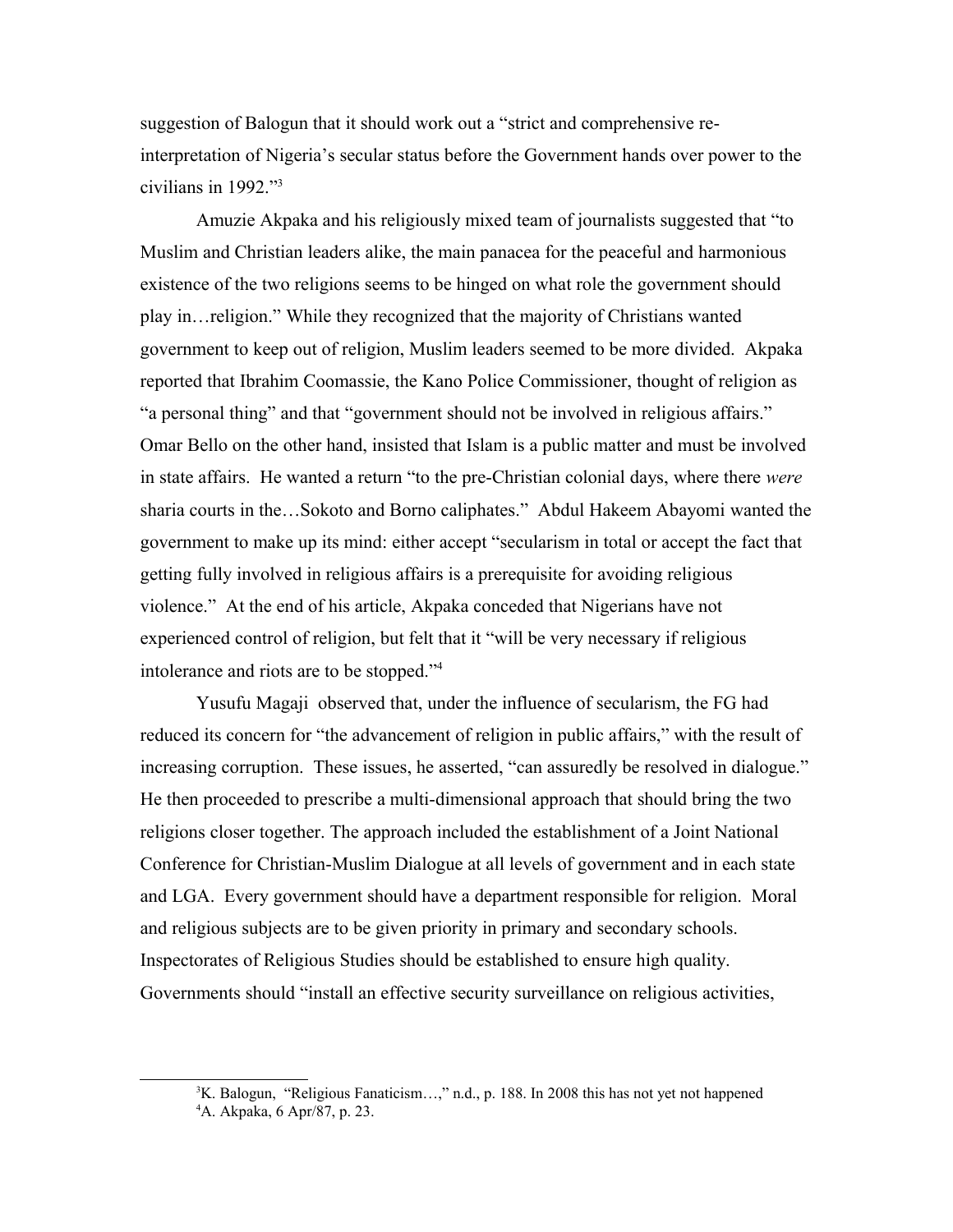with greater emphasis on preventive measures." Finally, open-air preaching should continue to be restricted and even then only practised by certified preachers.<sup>[5](#page-2-0)</sup>

Magaji's recommendations are typical of Nigerian Muslim dependence on government and their view of the relationship between state and religion. All the elements are government-related—extreme one-sidedness. Religious organizations and leaders are not even included in the package. Fair enough: they do not own religion or our relationship to God. But all this government stuff! What of citizen responsibility?

Usman Bugaje declared that "the Islamic political system must guard jealously its moral value and defend its moral integrity. The Islamic State "is required to fight evil tooth and nail and to cut off its roots once and for all. It cannot condone the trivialisation of morality. Since society thrives principally on sound moral attitudes, the State cannot afford to treat morality lightly." "One of its goals is to command good and eliminate evil." "Whatever brings harmony in society, aids the cause of justice and the proper order of society must be promoted."*[6](#page-2-1)*

In his ideas about the moral function of government, Balogun followed the same rather traditional path: Government has to help shape character, morality and even spirituality-- and that, of course, includes sharia.

*Efforts should be made by the government and the religious bodies of this country to emphasise the deep spiritual and moral values in the various religious faiths. There is no doubt that there exists in the main religions strong ethical norms which the people are yet to understand. What then was needed was a cleansing of minds and hearts. Such emphasis which is required from the government and the people of this country should be given prominence in the various religious studies curricula at all levels of education.[7](#page-2-2)*

Muhib Opeloye was interested in harmony and thought secondary schools could help create that by teaching both religions to all students. But he recognized that few people go through secondary school and wanted the government to take responsibility for those who do not. He wanted the FG's Advisory Council for Religious Affairs, a BZ progenitor to NIREC, to "vigorously pursue a policy" that would help the "masses" to understand the "area of similarities in the two religions." This could be done with the

<span id="page-2-0"></span><sup>5</sup>Y. Magaji, *First International Conference*, 1993, pp. 86-87.

<span id="page-2-1"></span><sup>6</sup>U. Bugaje, "Politics…," 1988, p. 29.

<span id="page-2-2"></span> $K$ . Balogun, Dec/86, p. 66.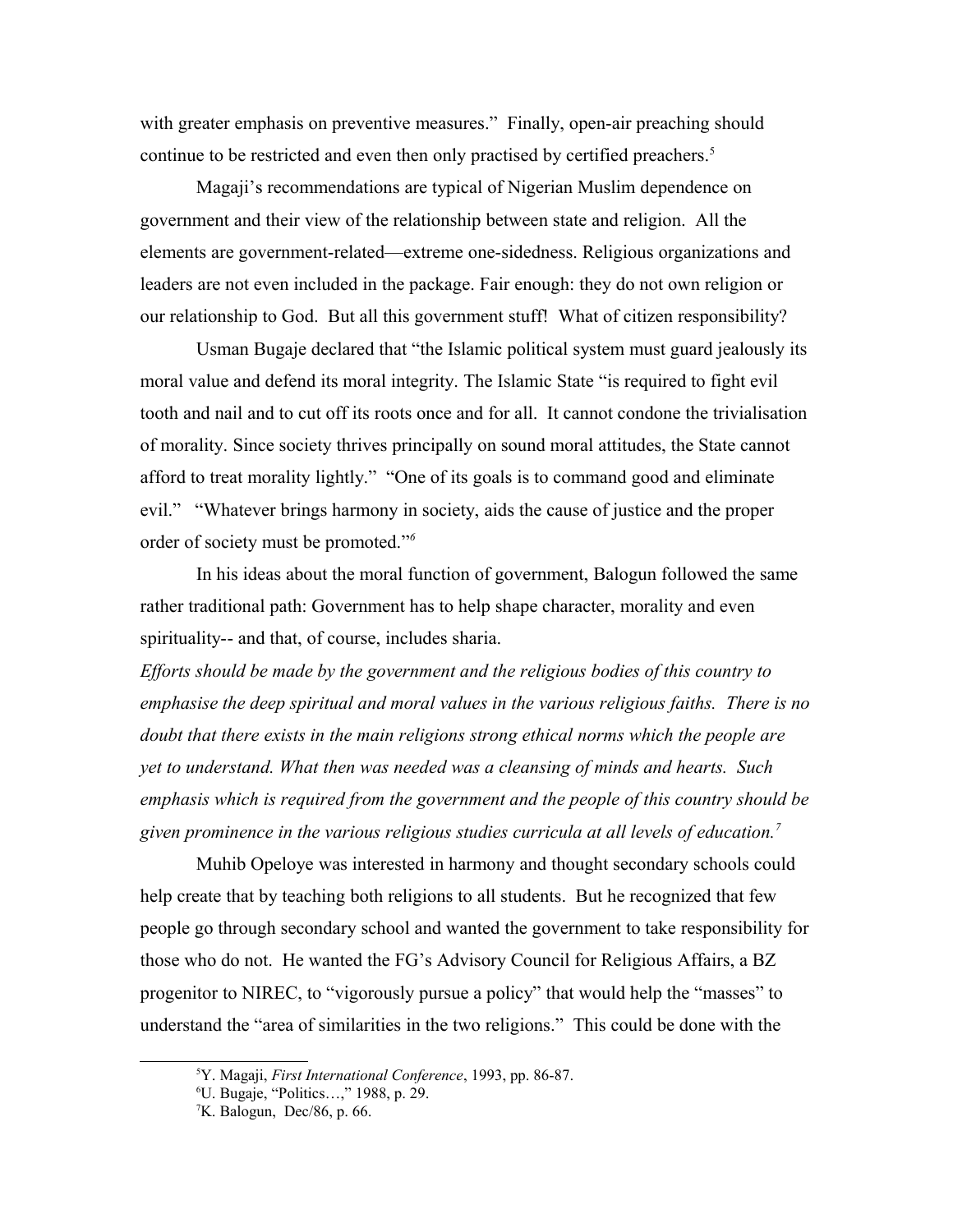help of the mass media, but this must be a cleansed media as has already been suggested earlier in this chapter. "The media should treat religious issues with caution and less sensation. They should strive to maintain objectivity."*[8](#page-3-0)*

Opeloye had more roles in mind for the FG. It "has a vital role to play in promoting cooperation and peaceful existence." It must be recognized that many religious problems have become political problems while many political problems have been given a religious interpretation. He then listed a number of religio-political problems that the FG was struggling with and warned that "government should strive to maintain the principles of fairness, justice and liberality in dealing with religious interests. No religion should be placed above the other or be given preferential treatment." Then he urged the FG to "realise that Islam is already put at a disadvantaged position by virtue of certain religio-political problems emanating from the colonial experience.<sup>[9](#page-3-1)</sup> There is therefore the need for a spirit of give and take." Opeloye was optimistic. He had no doubt that if all his suggestions that are scattered through this chapter "are pursued with all sincerity of purpose, Muslims and Christians would be *able* to accommodate one another on the basis of the spirit of tolerance entrenched in their scriptures. A more harmonious relationship would develop and they would be able to live together as partners in progress."[10](#page-3-2)

Like so many others as already shown throughout Volume 6, many Muslims were of the opinion that poverty and illiteracy contributed to the high level of sharia violence. Peace will not return to the land unless these factors are dealt with. Ambassador Kazaure expressed it as follows: "Given the widely accepted belief that poverty breeds social unrest, including religious disturbances, efforts aimed at achieving quick economic recovery and self-sustained growth as well as narrowing the gap between the rich and the poor and between the developed and less developed areas of the country should be intensified."[11](#page-3-3) At a 1986 National Seminar at ABU, Usman Bugaje prescribed four "irreduceable requirements" of a Muslim state: "food, shelter, family life and transportation." A state that fails here, has failed. To achieve this, there must be

<span id="page-3-0"></span><sup>8</sup>M. Opeloye, 1992, p. 90.

<span id="page-3-1"></span><sup>&</sup>lt;sup>9</sup>These disadvantages have been fully discussed in J. Boer, vols. 2, 4, 6.

<span id="page-3-2"></span><sup>&</sup>lt;sup>10</sup>M. Opeloye, 1992, pp. 90-91.

<span id="page-3-3"></span><sup>11</sup>Z. Kazaure, 1987, p. 17.